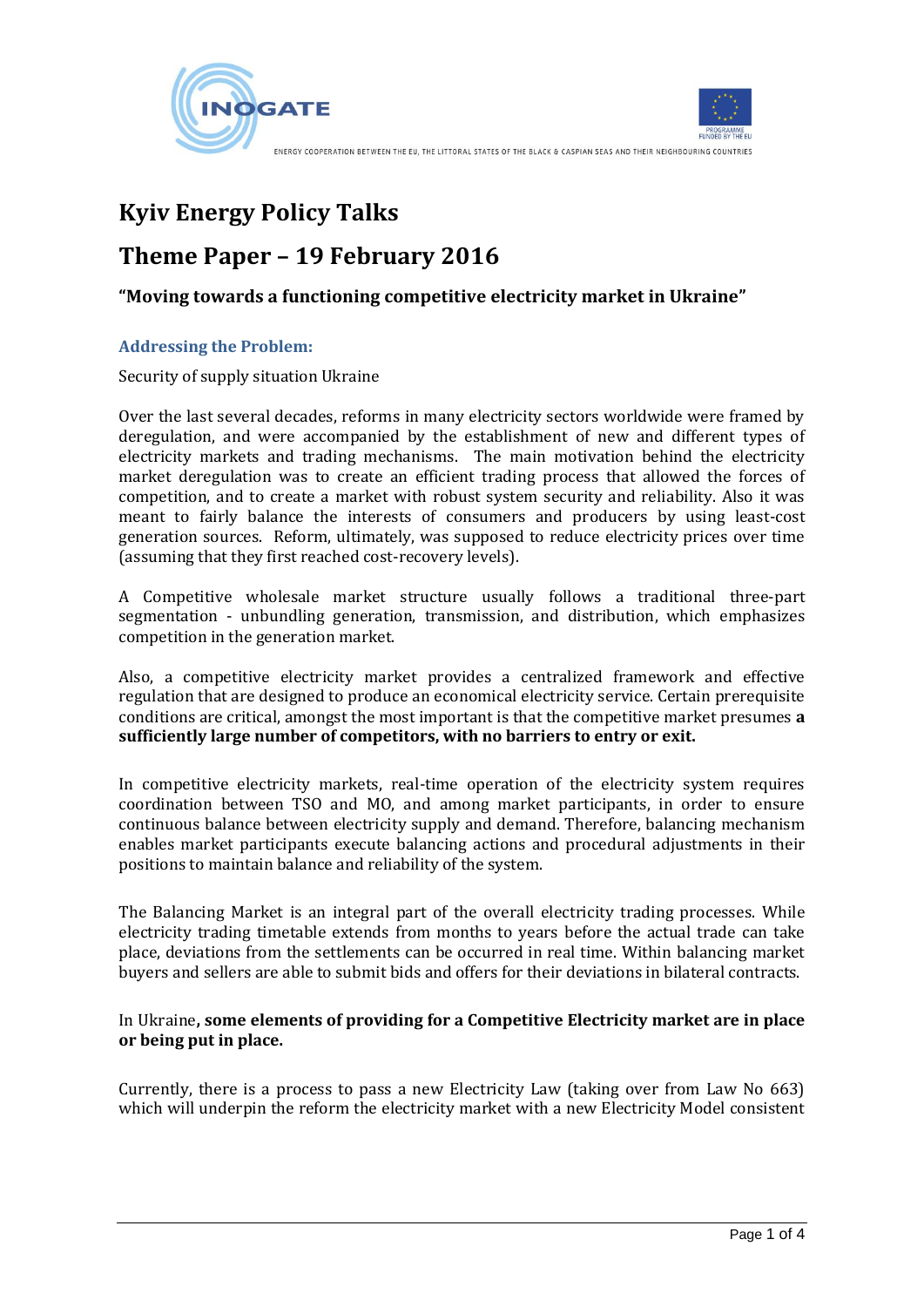



ENERGY COOPERATION BETWEEN THE EU. THE LITTORAL STATES OF THE BLACK & CASPIAN SEAS AND THEIR NEIGHBOURING COUNTRIES

with the Third Energy Package / Energy Community commitments. The New Market Model takes over from the WEM established in 2005.<sup>1</sup> The NMM is going to be one based on Bilateral contracts market, a Day ahead market and other markets (replacing the existing Wholesale Electricity Market (operating since 2005).<sup>2</sup> This is now the increasingly standardised new electricity market model that is springing up in most EU MS and which stipulates:

- Regulated Third party access so independent suppliers and customers can do deals together using the main transmission grid
- Unbundled sector– so Generation, Transmission and Distribution are separate businesses or companies
- Opportunities to build new Generation

 $\overline{a}$ 

- An independent TSO and Market Operator
- Independent DSOs (subject to size thresholds)
- Open downstream/retail market (including companies and households)
- Independent National Regulatory Authority (independent from Govt and Industry)

In built into this approach are also complimentary actions involving market rules, network codes and a raft of secondary legislation / regulations that will comprise the rules and procedures governing the new market model. The market rules (based on a market design) will create the procedures for the wholesale buying and selling of electricity with the rationale that as there are many more risks involved – owing to the nature of electricity demand / supply and its inability to be stored – there should also be many more risk-minimising opportunities or instruments available to the organisations. This, in essence, is the rationale for the different "markets" – long term contracting, day ahead, spot, balancing, ancillary services, forward and futures which can develop, which will reduce risks if played correctly. The net result is a more efficient, less costly set of operations which – assuming other actions happen – will result in lower prices to end–users.

<sup>1</sup> Wholesale Electricity Market (WEM) is the core part of the electricity market in Ukraine (over 90% of electricity is supplied through the WEM) and the only institutionally arranged electricity market in the country. In compliance with the Law of Ukraine "On the Electricity Sector", power plants are obliged to sell electricity produced exclusively to the WEM. Besides, the Law allows particular groups of power plants to sell electricity bypassing the WEM. The WEM is arranged based on a "single buyer" model. The WEM was created as a contractual association of professional market participants – holders of the NERC's licenses on electricity generation, distribution and supply. All WEM participants have to sign the Wholesale Electricity Market Members Agreement (WEMMA) and fulfil its conditions and requirements, the WEM Rules and other WEMMA Annexes. Commercial relations in the WEM are regulated by bilateral contracts between the WEM members and the state enterprise Energorynok. Existing WEM does not have segments of direct bilateral contracts with consumers, balancing market and market of ancillary services. Currently, only hourly spot "day ahead" electricity market is functioning in the framework of the WEM. Its competitive segment functions on the principle of one-side auction with large TPPs, which are dispatched on the basis of the price and capacity bids submitted to Energorynok. All other power plants are dispatched on a priority basis (taking into consideration system constraints set by the TSO) and sell electricity to SE Energorynok at the "cost plus" fixed tariffs approved by the National Commission that Performs State Regulation in the Power Sector (NERC).

 $2$  On 5 Nov 2015, the Energy Community Secretariat together with the EC submitted a letter to the Prime Minister calling for a swift adoption of the new Electricity Law as the law is crucial for implementing Ukraine's commitments under the Energy Community Treaty with the deadline being 1 January 2015 for the adoption of the Third Energy Package compliant law.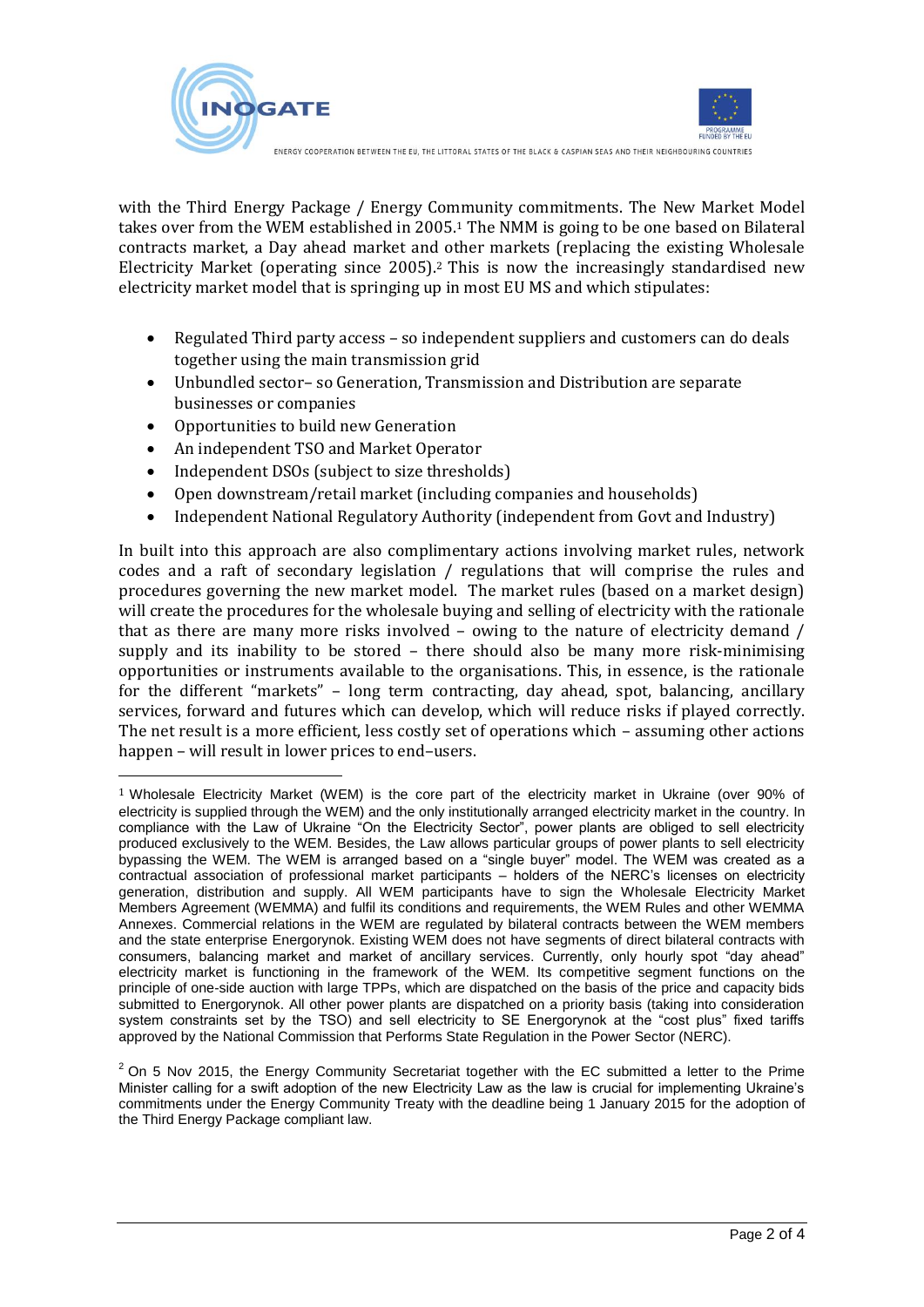



ENERGY COOPERATION BETWEEN THE EU, THE LITTORAL STATES OF THE BLACK & CASPIAN SEAS AND THEIR NEIGHBOURING COUNTRIES

### **Achieving a Competitive Wholesale Electricity Market**

A key point, however, for Ukraine is whether the structure of the electricity generation market will facilitate competition between generation-owning organisations. This is important as most of the cost-savings are realised in operations in the generation sector (compared to the transmission or distribution of electricity – which are generally natural monopolies and so regulated).

In Ukraine, the Energy sector is dominated by thermal power plants, nuclear power and hydro generation. Generally, (but not always), nuclear power operates as baseload power, hydro generation can provide peaking power (and other services) and thermal power can operate both as baseload and mid-merit plant with some peaking services depending on the thermal technology. **As the ownership of the generation sector is a mix of state ownership and private sector ownership and includes only a limited number of players, this potentially will limit competition so that the market will not work effectively even after the New Electricity market is operating after July 2017.**

There is a range of possible, non-mutually, exclusive solutions that can be considered to reduce the likelihood of minimal competition. These can range from:

- Specifically promoting new generation (IPPs) to be built (although this takes time);
- Increasing the opportunities for electricity trading through interconnectors (greater cross-border trading – again, this take time to happen);
- Privatising existing state-owned generation assets / power plants and selling them to owners not currently owning generation power plants or distribution businesses in the sector;
- Encouraging or legislating private sector owners to divest some of their generation plants to other owners (a divestiture);
- Allowing for Virtual Power Plant (VPP) auctions where the capacity of different power plants is auctioned to interested third-party users and the commercial management of the capacity is managed by a third party for a period of time (eg 3 – 5 years);
- Encouraging through the market rules greater incentives for long term contracts. This allows owners to fix their revenues into future by taking a long term forward contract. This then reduces incentives to raise market or spot prices – which a non-competitive market structure allows. However, this solution only works if forward contract prices do not depend on the spot price;
- Limiting the price bids of generation power plants (which may be undertaken by an owner at his central bidding office utilising his portfolio of power plants);

Generally, a Regulator is the institution which has the authority to monitor the market and to recommend or put limits (or a cap) on price bids. An important role in monitoring and if necessary enforcing the competitiveness of the market will also fall to the Antimonopoly Committee.